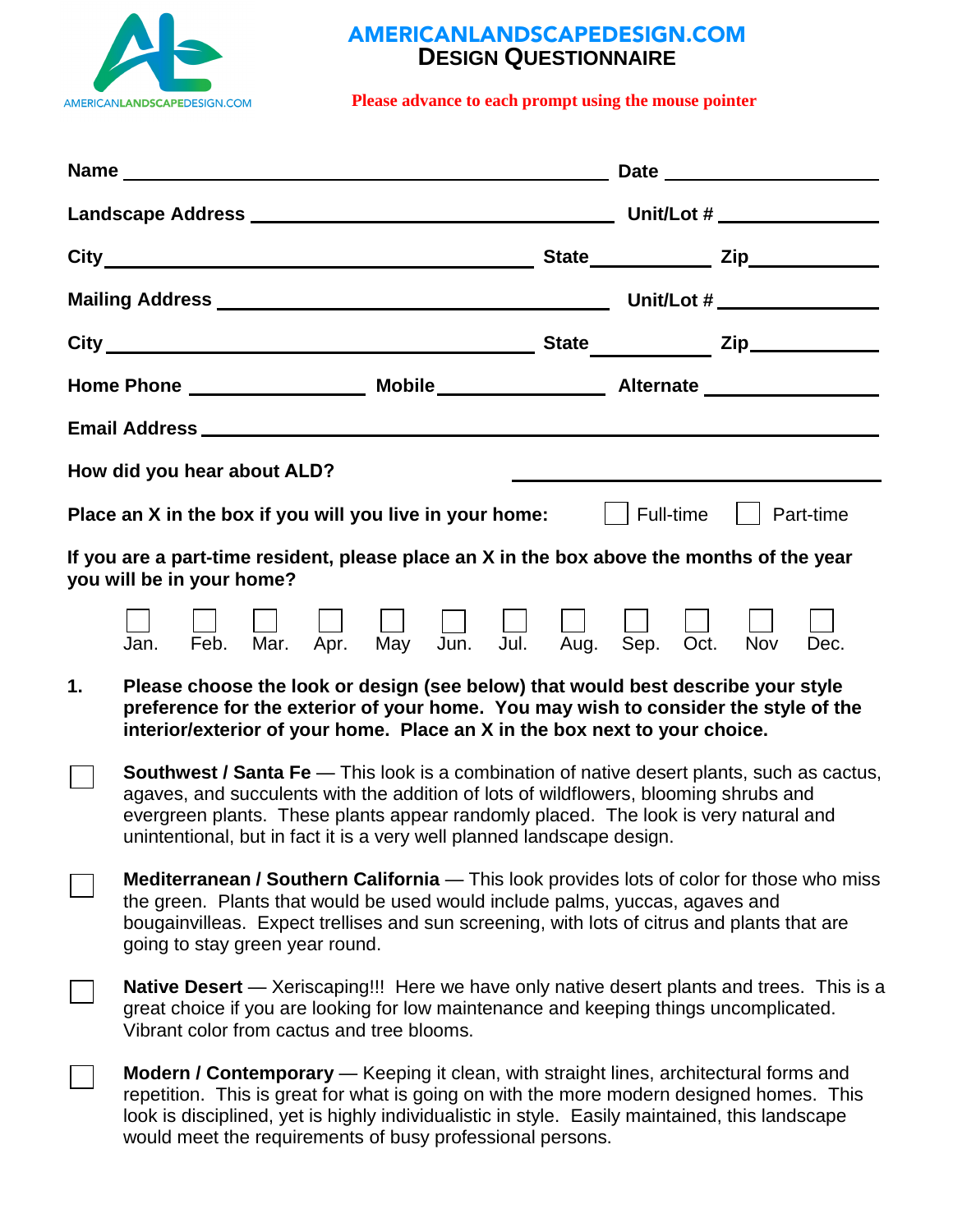



**Please advance to each prompt using the mouse pointer** 

**Japanese Influence** — Invoking serenity characterizes most Japanese gardens. The effect of Japanese gardening depends partly on the dramatic contrast of scale and simplicity in spatial planting. When planning an evergreen garden of this kind it is important to compensate for the limited color scheme by using a wide range of different shades of green, sculptures, water features and rock formations, these are typically as focal points.

**English Garden** — Stylized from the past but holds its weight now and for the future. Formal gardens have affinities with both sculpture and architecture. Lots of green symmetry and well planned gardens. Pruning in shapes and using the same color in the sections. Symbolism, often closely related to formal patterns in historic gardens, made more personal by being creative.

## **2. Please place an X in the box next to any outdoor activities you would like to incorporate into your landscaping. Choose as many as you wish.**

| Entertaining/Parties | Reading/Relaxing      | <b>Meditation Area</b> |
|----------------------|-----------------------|------------------------|
| $\Box$ Sunbathing    | Hot tub/Spa/Pool      | BBQ/Outdoor Kitchen    |
| □ Outdoor Shower     | Sports (golf, v-ball) | Fireplace/Fire-pit     |

**3. Please place an X in the box next to any landscape features you would like to incorporate into your landscaping. Choose as many as you wish.**

| Vegetable Garden              | <b>Citrus Trees</b> | Cactus/Succulents         |
|-------------------------------|---------------------|---------------------------|
| <b>Rose Bushes</b>            | Grass/Turf          | Koi/Goldfish Pond         |
| <b>Water Garden/Waterfall</b> | Fountains           | Driveway/Parking Pad      |
| Art Work/Statuary             | Patio/Deck          | Dry Streambed/Drainage    |
| <b>Compost Bin</b>            | Pots/Planters       | Arbors/Pergola            |
| <b>Night Lighting</b>         | Irrigation          | Greenhouse                |
| <b>Benches/Seatwalls</b>      | Swing Set/Sandbox   | <b>Bridge/Step Stones</b> |
| Pet House/Pet Runs            | Walkways/Paths      | <b>Boulders/Rock</b>      |
| <b>Water Harvesting</b>       | Xeriscaping         | Courtyard/Perimeter walls |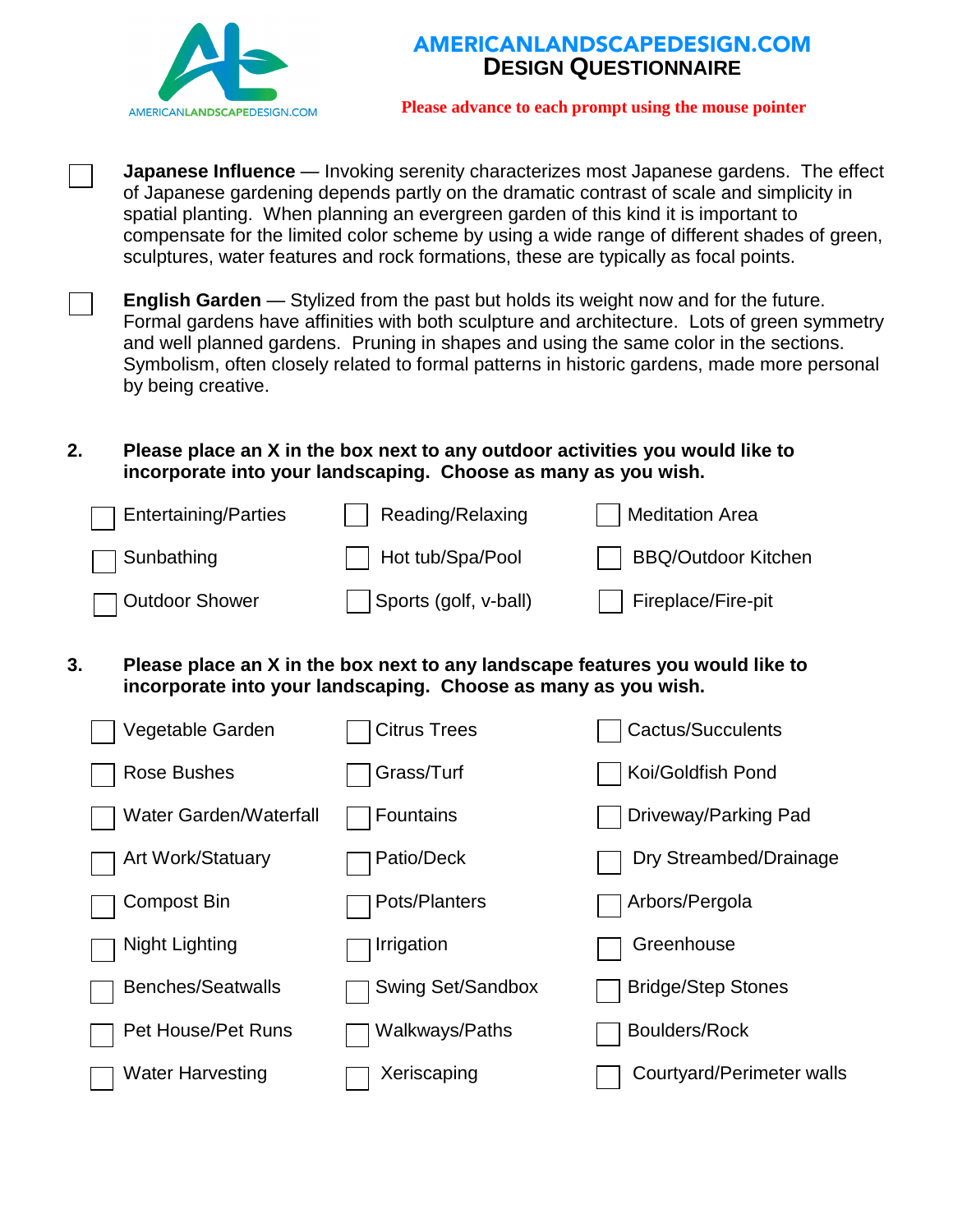

## AMERICANLANDSCAPEDESIGN.COM **DESIGN QUESTIONNAIRE**

**Please advance to each prompt using the mouse pointer** 

- **4. Are there any areas of your yard that may require screening for privacy or from the sun? Are there any views you want to preserve?**
- **5. Please place an X in the box next to the location where the gas, water and electric lines enter the house:**

|     | At rear           | Left Front of House                                                         | (AS YOU FACE THE HOUSE FROM THE STREET) | <b>Right Front of House</b>                                                         |
|-----|-------------------|-----------------------------------------------------------------------------|-----------------------------------------|-------------------------------------------------------------------------------------|
| 6.  |                   |                                                                             |                                         | Please describe any areas of erosion, poor soil, standing water or drainage issues. |
|     |                   |                                                                             |                                         |                                                                                     |
| 7.  |                   | Please list any plants that you want to incorporate into your landscaping.  |                                         |                                                                                     |
|     |                   |                                                                             |                                         |                                                                                     |
| 8.  |                   | Please list any plants that you dislike or do not want in your landscaping. |                                         |                                                                                     |
|     |                   |                                                                             |                                         |                                                                                     |
| 9.  | maintenance.      |                                                                             |                                         | Please place an X in the box next to how much time per month you have for yard      |
|     | None/Hire Out     | 4 Hours or Less                                                             | 4-8 Hours                               | 8 Hours or More                                                                     |
| 10. | and installation? |                                                                             |                                         | Approximately what budget would you prefer to spend for initial landscape design    |
|     |                   |                                                                             |                                         |                                                                                     |